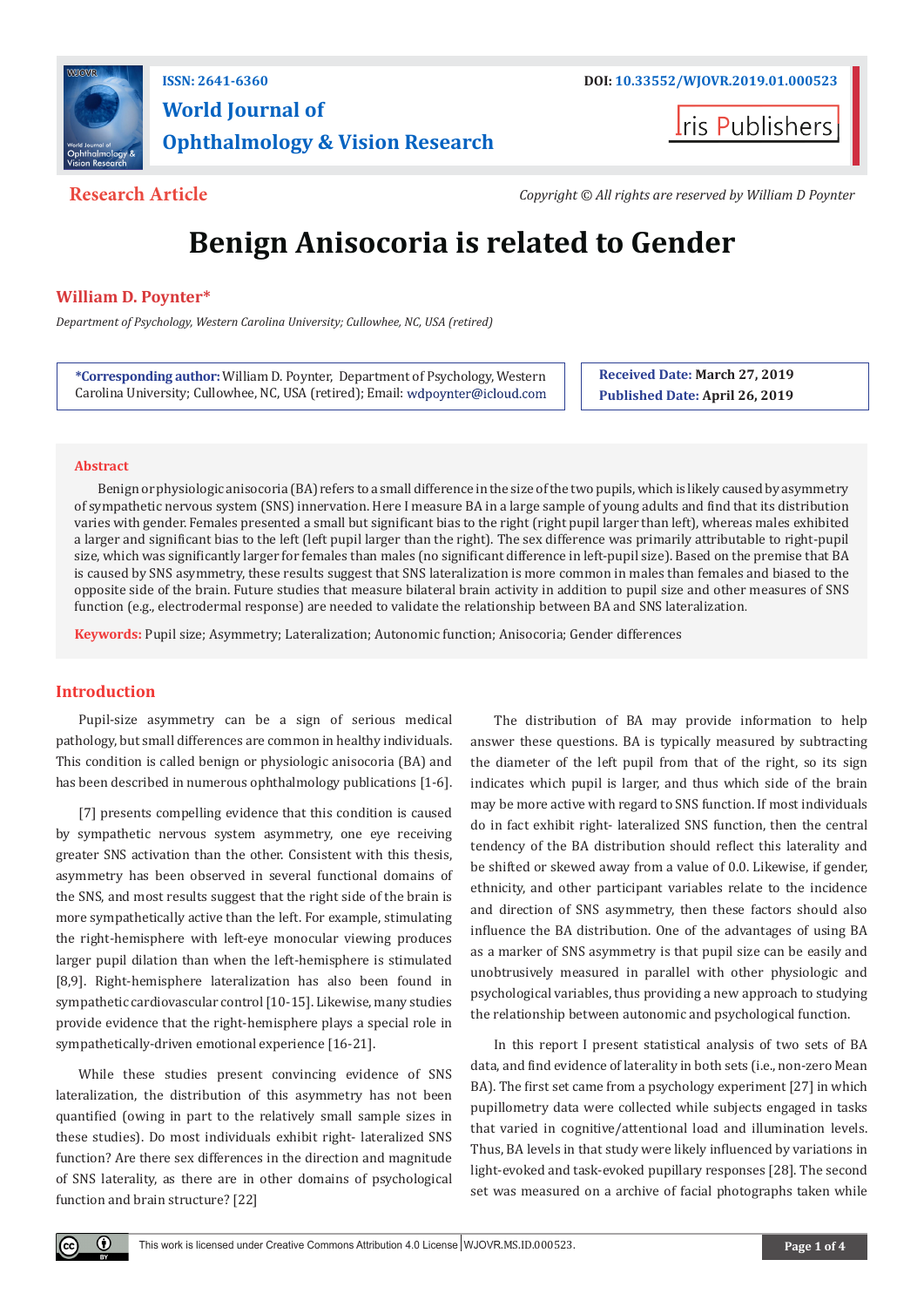subjects were at rest, with no cognitive demands, similar in that respect to ophthalmology studies cited earlier [1-6]. Analysis of these data replicate our earlier findings of 1) substantial individual differences in BA (and presumably SNS asymmetry), 2) a small but significant bias in the direction of lateralization (right pupil smaller than left), and 3) a gender difference in the direction and magnitude of Mean BA, suggesting a similar gender difference in SNS asymmetry.

#### **Methods**

A total of 397 high-resolution (3008 X 2000) color face photographs were obtained from the Chicago Face Database collection, which can be obtained at:

### [http://faculty.chicagobooth.edu/bernd.wittenbrink/cfd/](http://faculty.chicagobooth.edu/bernd.wittenbrink/cfd/download/download.html ) [download/download.html](http://faculty.chicagobooth.edu/bernd.wittenbrink/cfd/download/download.html )

[14] describes the purpose of the database, photographic methods, face-feature measurements, etc. Photographs were of relatively young individuals (Mean age = 29.6) posed in wellstandardized front-facing posture and neutral facial expression (see Figure 1). The subjects were of 4 ethnic classes (Asian  $(F = 51,$  $M = 50$ ; Black (F = 48, M = 46); Latino (F = 48, M = 50); White (F = 52, M = 53)). I used a photo-analysis software application (OMAX Toup View) to visually outline the pupil contour and thus measure pupil diameter (Figure 1b). Two measurements were taken on each pupil and the average diameter used in further analysis.



**Figure 1:** (A) face photograph from the Chicago Face Database (B) magnification of the left eye of the same photograph, showing software outline of pupil contour and diameter.

#### **Results**

Chicago Face Database. The difference in diameter of right and left pupil (in millimeters) served as the measure of BA (R - L). Figure 2 presents frequency distributions for females and males. Mean values were significantly different from zero (females:  $t(197) = 2.3$ ,  $p = 0.02$ ; males: t (198) = 4.1, p. < 0.001), and also significantly different from each other (t  $(395) = 4.95$ , p <0.001). 30% of females exhibited a positive BA bias and 23% a negative bias; 42% of males exhibited a negative BA bias and 23% a positive bias. Gender differences were consistently observed across ethnicity levels, but ethnicity was not related to BA (Figure 3). Figure 4 shows that the gender difference was primarily driven by right-pupil size, which

was significantly different between males and females (F = 2.85; M  $= 2.75$ : t (395) = 2.26, p. = 0.02). The difference in left pupil size was not significant.





**Figure 2:** BA frequency distributions for females and males (Chicago Face Database only).





females and males.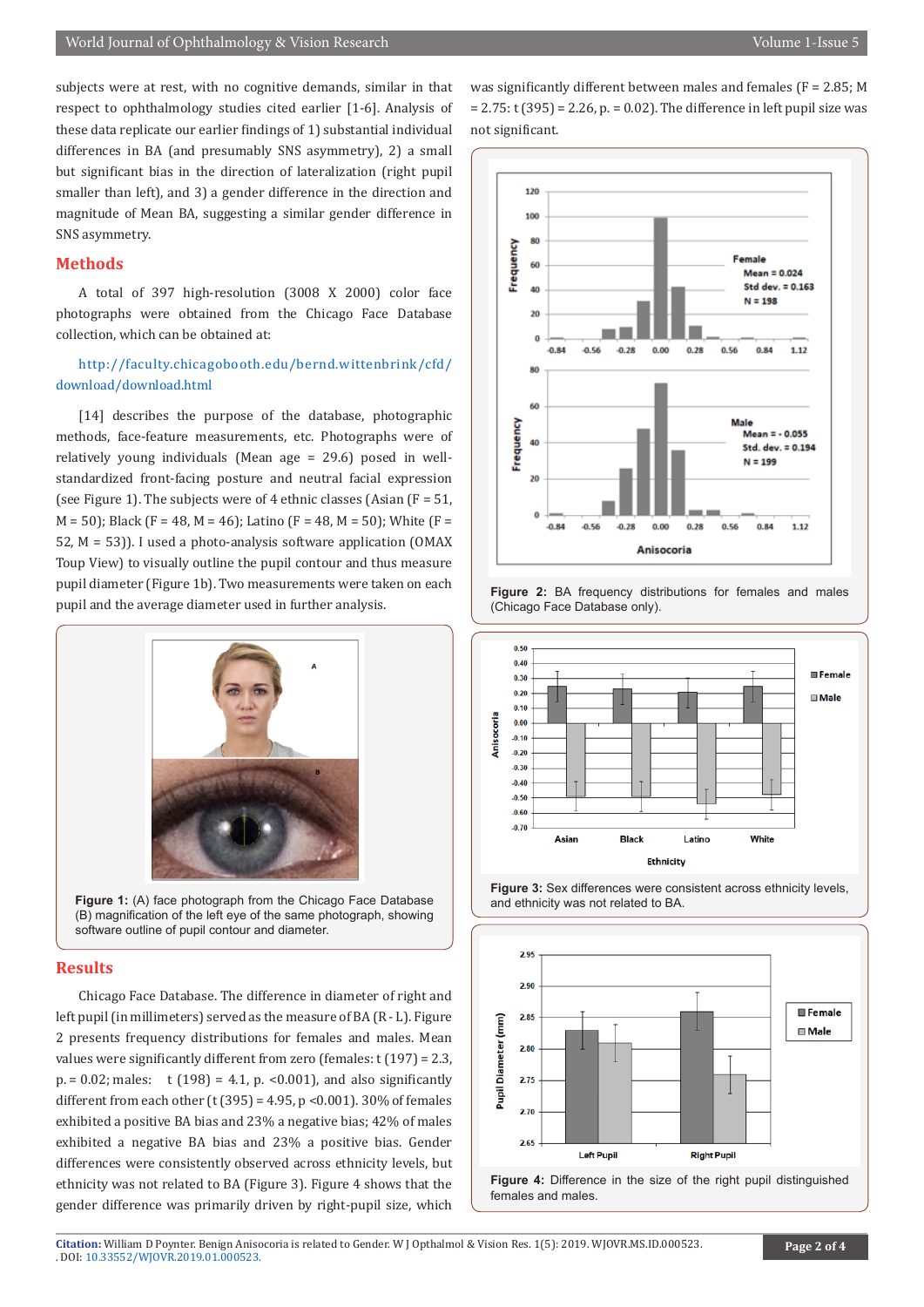Similar gender differences were observed in [27], but a different BA metric was used there. So, for purpose of comparison, Table 1 presents summary statistics for both studies using the (R-L) metric. Despite substantial demographic differences in the subject samples and context within which subjects were measured (e.g., age and ethnicity mix, illumination levels, subject's visual/mental activities during measurement), results were quite similar. Data from both studies were combined to provide an overall summary (Table 1 & Figure 5).

![](_page_2_Figure_3.jpeg)

**Figure 5:** BA frequency distributions for females and males (both databases combined).

| <b>Summary Statistic</b>                      |                       | <b>Chicago Face</b><br>Database $N =$<br>397) | <b>Poynter</b><br><b>Database</b><br>$(N = 310)$ | <b>Combined</b> (N<br>$= 707$ |
|-----------------------------------------------|-----------------------|-----------------------------------------------|--------------------------------------------------|-------------------------------|
| Mean                                          | Overall               | $-0.016$                                      | $-0.021$                                         | $-0.017$                      |
|                                               | Female                | 0.024                                         | 0.008                                            | 0.019                         |
|                                               | Male                  | $-0.055$                                      | $-0.051$                                         | $-0.054$                      |
| Standard<br>Deviation                         | Overall               | 0.183                                         | 0.158                                            | 0.173                         |
|                                               | Female                | 0.163                                         | 0.154                                            | 0.159                         |
|                                               | Male                  | 0.194                                         | 0.15                                             | 0.178                         |
| Significant<br>Female-<br>Male<br>Difference? | BA                    | Yes                                           | Yes                                              | <b>Yes</b>                    |
|                                               | Average<br>Pupil Size | N <sub>0</sub>                                | N <sub>0</sub>                                   | Yes<br>Female > Male          |
|                                               | Right                 | Yes                                           | Yes                                              | Yes                           |
|                                               | Pupil Size            | Female > Male                                 | Female ><br>Male                                 | Female > Male                 |
|                                               | Left Pupil<br>Size    | No                                            | N <sub>0</sub>                                   | No                            |

#### **Table 1:** BA summary statistics.

# **Discussion**

Benign anisocoria was measured in two studies (total  $N =$ 707). The data were broadly distributed (Figure 2&5), and Mean BA for both data sets was slightly negative, as found in previous ophthalmology studies (LoewenFeld (1977): BA =  $\sim$  - 0.03, N = 850; Smith, et al. (1979): BA = - 0.06, N=150). So, if BA is in fact a marker of SNS asymmetry, these data suggest SNS activation is on average (across genders) greater for the left pupil than for the right. And since right- hemisphere dominance has been reported in a number of SNS-lateralization studies [8,10,12,14,15,29], greater left-pupil SNS activation paired with right-hemisphere SNS dominance may suggest that the SNS pathways between cortex and pupil are contralateral (i.e., right brain activates left pupil). But more importantly, the present study found that the distribution of BA is shifted to the left of 0.0 for males (left pupil larger than right) and to the right of 0.0 for females (left pupil smaller than right). Moreover, Table 1 shows that the absolute difference of Mean BA from 0.0 was larger for males than females. Thus, SNS function may be more asymmetric for males than females and lateralized to the opposite side of the brain. This speculation is consistent with an extensive body of research indicating that the male brain is less symmetric than the female brain, both in terms of function and architecture [21-23,25,26].

#### **Conclusion**

This study helps to clarify the statistical distribution of benign anisocoria in the human population and may provide new information about the distribution of SNS asymmetry. The gender differences in BA suggest similar differences in SNS lateralization, which may in turn relate to other physiologic, behavioral, and cognitive traits (e.g., personality and attentional function [27]). Future studies that directly measure bilateral brain activity in addition to pupil size and other measures of SNS function (e.g., electrodermal response) are needed in order to validate the relationship between BA and SNS lateralization. Assuming this relationship is confirmed, BA may have value as a convenient, inexpensive, and unobtrusive measure of SNS asymmetry.

#### **Acknowledgement**

None.

#### **Conflicts of Interest**

No conflicts of interest.

#### **References**

- 1. Bremner FD, Booth A, Smith SE (2004) Benign alternating anisocoria. Neuro-Ophthalmology 28(4): 129-135.
- 2. [Ettinger ER, Wyatt HJ, London R \(1991\) Anisocoria: Variation and](https://www.ncbi.nlm.nih.gov/pubmed/15886400) [clinical observation with different conditions of illumination and](https://www.ncbi.nlm.nih.gov/pubmed/15886400) [accommodation. Investigative Ophthalmology & Visual Science 32\(3\):](https://www.ncbi.nlm.nih.gov/pubmed/15886400) [501-509.](https://www.ncbi.nlm.nih.gov/pubmed/15886400)
- 3. [Lam BL, Thompson HS, Corbett JJ \(1987\) The prevalence of simple](https://www.ncbi.nlm.nih.gov/pubmed/3605282) [anisocoria. American Journal of Ophthalmology104: 69-73.](https://www.ncbi.nlm.nih.gov/pubmed/3605282)
- 4. [Lam BL, Thompson HS, Walls RC \(1996\) Effect of light on the prevalence](https://www.ncbi.nlm.nih.gov/pubmed/8637689) [of simple anisocoria. Ophthalmology 103\(5\): 790-793.](https://www.ncbi.nlm.nih.gov/pubmed/8637689)
- 5. [Loewenfeld IE \(1977\) "Simple, central" anisocoria. A common](https://www.ncbi.nlm.nih.gov/pubmed/929802) [condition seldom recognized. Transactions of the American Academy of](https://www.ncbi.nlm.nih.gov/pubmed/929802) [Ophthalmology and Otolaryngology 83\(5\): 832-839.](https://www.ncbi.nlm.nih.gov/pubmed/929802)
- 6. [Smith SA, Ellis CJK, Smith SE \(1979\) Inequality of the direct and](https://www.ncbi.nlm.nih.gov/pubmed/465430) [consensual light reflexes in normal subjects. British Journal of](https://www.ncbi.nlm.nih.gov/pubmed/465430) [Ophthalmology 63: 523-527.](https://www.ncbi.nlm.nih.gov/pubmed/465430)